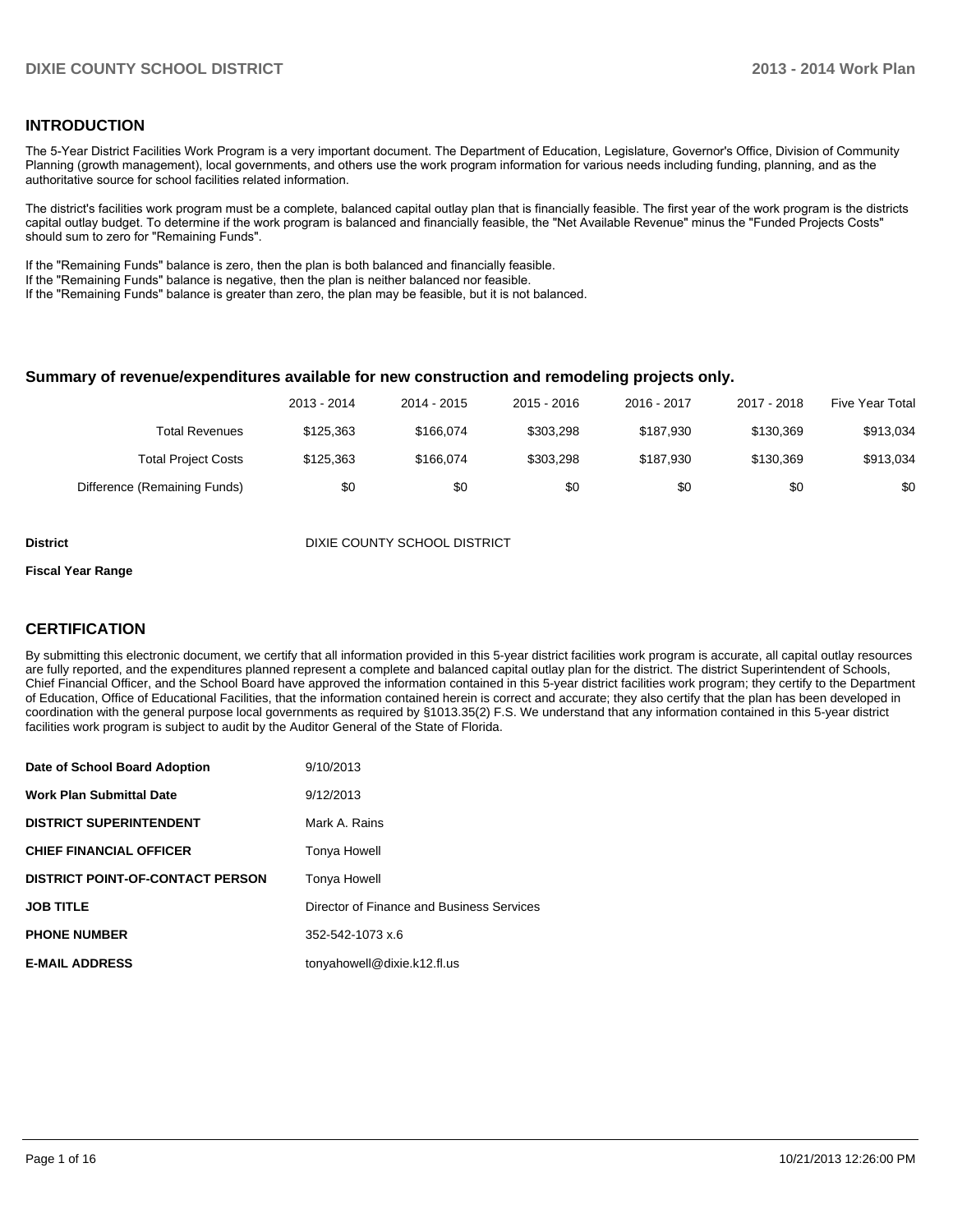# **Expenditures**

### **Expenditure for Maintenance, Repair and Renovation from 1.50-Mills and PECO**

Annually, prior to the adoption of the district school budget, each school board must prepare a tentative district facilities work program that includes a schedule of major repair and renovation projects necessary to maintain the educational and ancillary facilities of the district.

|                                                                                                                                                                         | Item                                                                                                                                                                 |           | $2014 - 2015$<br>Projected | $2015 - 2016$<br>Projected | 2016 - 2017<br>Projected | 2017 - 2018<br>Projected | Total       |  |  |  |
|-------------------------------------------------------------------------------------------------------------------------------------------------------------------------|----------------------------------------------------------------------------------------------------------------------------------------------------------------------|-----------|----------------------------|----------------------------|--------------------------|--------------------------|-------------|--|--|--|
| <b>HVAC</b>                                                                                                                                                             |                                                                                                                                                                      | \$100,000 | \$100,000                  | \$125,000                  | \$80,000                 | \$90,000                 | \$495,000   |  |  |  |
| Locations:                                                                                                                                                              | DIXIE COUNTY ADMINISTRATION, JAMES M ANDERSON ELEMENTARY, OLD TOWN Education Complex, OLD TOWN ELEMENTARY,<br><b>RUTH RAINS MIDDLE</b>                               |           |                            |                            |                          |                          |             |  |  |  |
| Flooring                                                                                                                                                                |                                                                                                                                                                      | \$20,000  | \$15,000                   | \$20,000                   | \$10,000                 | \$30,000                 | \$95,000    |  |  |  |
| Locations:                                                                                                                                                              | DIXIE COUNTY ADMINISTRATION, DIXIE COUNTY SENIOR HIGH, JAMES M ANDERSON ELEMENTARY, OLD TOWN Education<br>Complex, OLD TOWN ELEMENTARY, RUTH RAINS MIDDLE            |           |                            |                            |                          |                          |             |  |  |  |
| Roofing                                                                                                                                                                 |                                                                                                                                                                      | \$10,000  | \$11,555                   | \$10,000                   | \$10,000                 | \$10,000                 | \$51,555    |  |  |  |
| Locations:                                                                                                                                                              | OLD TOWN Education Complex, OLD TOWN ELEMENTARY, RUTH RAINS MIDDLE                                                                                                   |           |                            |                            |                          |                          |             |  |  |  |
| Safety to Life                                                                                                                                                          |                                                                                                                                                                      | \$10,000  | \$10,000                   | \$22,000                   | \$10,000                 | \$10,000                 | \$62,000    |  |  |  |
| Locations:                                                                                                                                                              | DIXIE COUNTY ADMINISTRATION, DIXIE COUNTY SENIOR HIGH, JAMES M ANDERSON ELEMENTARY, OLD TOWN Education<br>Complex, OLD TOWN ELEMENTARY, RUTH RAINS MIDDLE            |           |                            |                            |                          |                          |             |  |  |  |
| Fencing                                                                                                                                                                 |                                                                                                                                                                      | \$8.000   | \$8.000                    | \$8,000                    | \$8,000                  | \$6,000                  | \$38,000    |  |  |  |
| Locations:                                                                                                                                                              | DIXIE COUNTY ADMINISTRATION, DIXIE COUNTY SENIOR HIGH, JAMES M ANDERSON ELEMENTARY, OLD TOWN Education<br>Complex, OLD TOWN ELEMENTARY, RUTH RAINS MIDDLE            |           |                            |                            |                          |                          |             |  |  |  |
| Parking                                                                                                                                                                 |                                                                                                                                                                      | \$2,000   | \$2,000                    | \$6,000                    | \$6,000                  | \$6,000                  | \$22,000    |  |  |  |
| DIXIE COUNTY ADMINISTRATION, DIXIE COUNTY SENIOR HIGH, JAMES M ANDERSON ELEMENTARY, OLD TOWN Education<br>Locations:<br>Complex, OLD TOWN ELEMENTARY, RUTH RAINS MIDDLE |                                                                                                                                                                      |           |                            |                            |                          |                          |             |  |  |  |
| Electrical                                                                                                                                                              |                                                                                                                                                                      | \$2,000   | \$4,000                    | \$16,000                   | \$9,000                  | \$8,000                  | \$39,000    |  |  |  |
| Locations:                                                                                                                                                              | DIXIE COUNTY ADMINISTRATION, DIXIE COUNTY SENIOR HIGH, JAMES M ANDERSON ELEMENTARY, OLD TOWN Education<br>Complex, OLD TOWN ELEMENTARY, RUTH RAINS MIDDLE            |           |                            |                            |                          |                          |             |  |  |  |
| Fire Alarm                                                                                                                                                              |                                                                                                                                                                      | \$9,000   | \$5,000                    | \$9,000                    | \$9,000                  | \$9.000                  | \$41,000    |  |  |  |
| Locations:                                                                                                                                                              | DIXIE COUNTY ADMINISTRATION, DIXIE COUNTY SENIOR HIGH, JAMES M ANDERSON ELEMENTARY, OLD TOWN Education<br>Complex, OLD TOWN ELEMENTARY, RUTH RAINS MIDDLE            |           |                            |                            |                          |                          |             |  |  |  |
| Telephone/Intercom System                                                                                                                                               |                                                                                                                                                                      | \$2,500   | \$5,000                    | \$5,000                    | \$2,500                  | \$2,500                  | \$17,500    |  |  |  |
|                                                                                                                                                                         | Locations: DIXIE COUNTY ADMINISTRATION, DIXIE COUNTY SENIOR HIGH, JAMES M ANDERSON ELEMENTARY, OLD TOWN Education<br>Complex, OLD TOWN ELEMENTARY, RUTH RAINS MIDDLE |           |                            |                            |                          |                          |             |  |  |  |
| <b>Closed Circuit Television</b>                                                                                                                                        |                                                                                                                                                                      | \$40,000  | \$22,255                   | \$4,000                    | \$4,000                  | \$6,000                  | \$76,255    |  |  |  |
| Locations:                                                                                                                                                              | DIXIE COUNTY ADMINISTRATION, DIXIE COUNTY SENIOR HIGH, JAMES M ANDERSON ELEMENTARY, OLD TOWN Education<br>Complex, OLD TOWN ELEMENTARY, RUTH RAINS MIDDLE            |           |                            |                            |                          |                          |             |  |  |  |
| Paint                                                                                                                                                                   |                                                                                                                                                                      | \$7,000   | \$7,000                    | \$9,000                    | \$9,000                  | \$7,000                  | \$39,000    |  |  |  |
|                                                                                                                                                                         | Locations: DIXIE COUNTY ADMINISTRATION, DIXIE COUNTY SENIOR HIGH, JAMES M ANDERSON ELEMENTARY, OLD TOWN Education<br>Complex, OLD TOWN ELEMENTARY, RUTH RAINS MIDDLE |           |                            |                            |                          |                          |             |  |  |  |
| Maintenance/Repair                                                                                                                                                      |                                                                                                                                                                      | \$50,000  | \$90,000                   | \$65,000                   | \$90,000                 | \$105,000                | \$400,000   |  |  |  |
| Locations:                                                                                                                                                              | DIXIE COUNTY ADMINISTRATION, DIXIE COUNTY SENIOR HIGH, JAMES M ANDERSON ELEMENTARY, OLD TOWN Education<br>Complex, OLD TOWN ELEMENTARY, RUTH RAINS MIDDLE            |           |                            |                            |                          |                          |             |  |  |  |
|                                                                                                                                                                         | <b>Sub Total:</b>                                                                                                                                                    | \$260,500 | \$279,810                  | \$299,000                  | \$247,500                | \$289,500                | \$1,376,310 |  |  |  |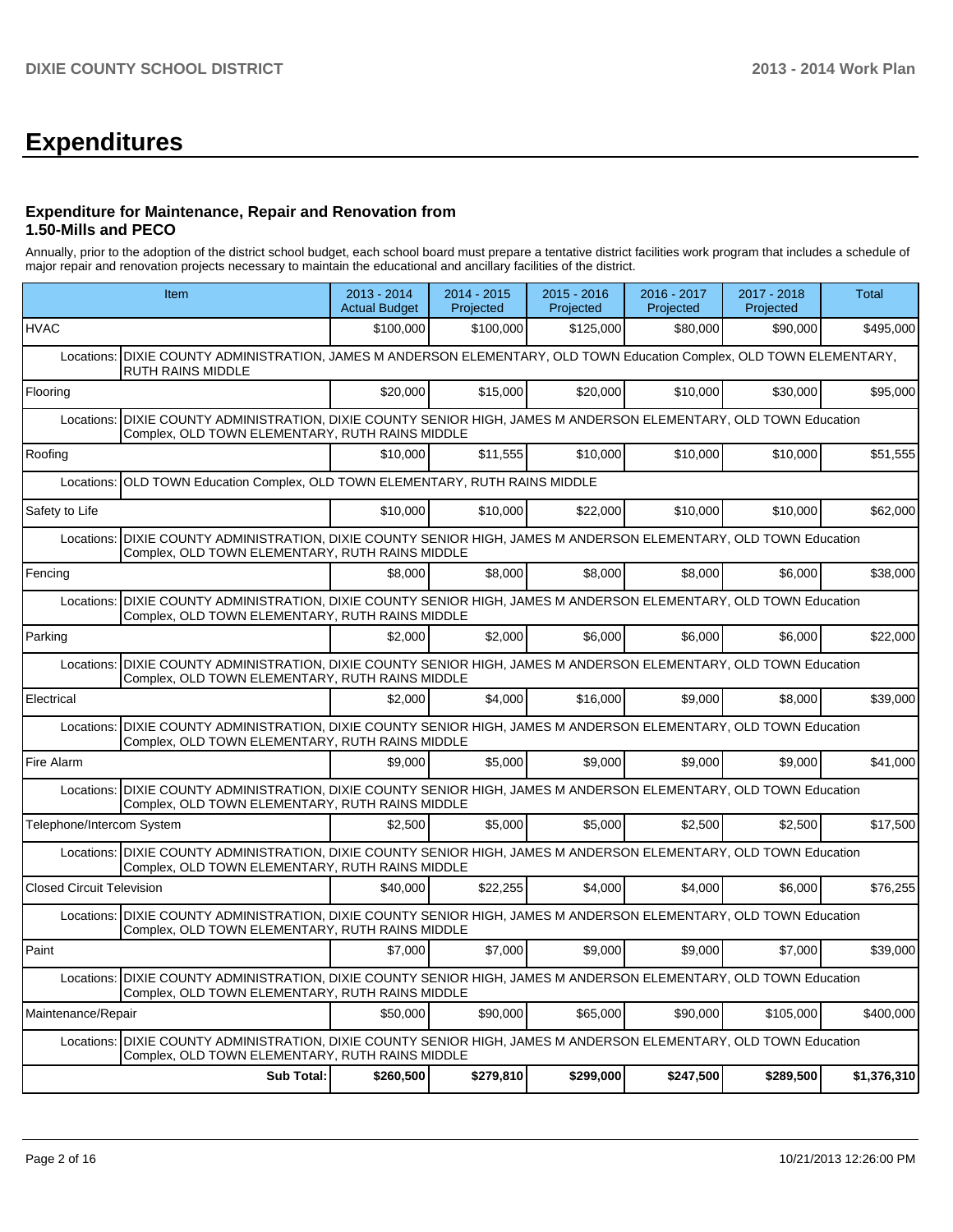| PECO Maintenance Expenditures | \$0       | \$0       | \$1,386   | \$4,343   | \$10,410  | \$16,139    |
|-------------------------------|-----------|-----------|-----------|-----------|-----------|-------------|
| l.50 Mill Sub Total: I        | \$298,900 | \$318,210 | \$347,214 | \$328,157 | \$320,290 | \$1,612,771 |

| Other Items                                                                                                                                                         | $2013 - 2014$<br><b>Actual Budget</b>                                                                                                                               | $2014 - 2015$<br>Projected | $2015 - 2016$<br>Projected | $2016 - 2017$<br>Projected | $2017 - 2018$<br>Projected | Total       |  |  |  |  |
|---------------------------------------------------------------------------------------------------------------------------------------------------------------------|---------------------------------------------------------------------------------------------------------------------------------------------------------------------|----------------------------|----------------------------|----------------------------|----------------------------|-------------|--|--|--|--|
| Asbestos Maanagement                                                                                                                                                | \$0                                                                                                                                                                 | \$0                        | \$1,600                    | \$0                        | \$0                        | \$1,600     |  |  |  |  |
| Locations DIXIE COUNTY ADMINISTRATION, DIXIE COUNTY SENIOR HIGH, JAMES M ANDERSON ELEMENTARY, OLD TOWN Education<br>Complex, OLD TOWN ELEMENTARY, RUTH RAINS MIDDLE |                                                                                                                                                                     |                            |                            |                            |                            |             |  |  |  |  |
| Domestic Water & Sewer                                                                                                                                              | \$15,000                                                                                                                                                            | \$15,000                   | \$15,000                   | \$15,000                   | \$12,000                   | \$72,000    |  |  |  |  |
| Locations DIXIE COUNTY ADMINISTRATION, DIXIE COUNTY SENIOR HIGH, JAMES M ANDERSON ELEMENTARY, OLD TOWN Education<br>Complex, OLD TOWN ELEMENTARY, RUTH RAINS MIDDLE |                                                                                                                                                                     |                            |                            |                            |                            |             |  |  |  |  |
| <b>Energy Management</b>                                                                                                                                            | \$6,000                                                                                                                                                             | \$6,000                    | \$6,000                    | \$6,000                    | \$6,500                    | \$30,500    |  |  |  |  |
| Locations DIXIE COUNTY ADMINISTRATION, DIXIE COUNTY SENIOR HIGH, JAMES M ANDERSON ELEMENTARY, OLD TOWN Education<br>Complex, OLD TOWN ELEMENTARY, RUTH RAINS MIDDLE |                                                                                                                                                                     |                            |                            |                            |                            |             |  |  |  |  |
| <b>Other Communications</b>                                                                                                                                         | \$2.500                                                                                                                                                             | \$2.500                    | \$10,000                   | \$8,000                    | \$3.500                    | \$26,500    |  |  |  |  |
|                                                                                                                                                                     | Locations DIXIE COUNTY ADMINISTRATION, DIXIE COUNTY SENIOR HIGH, JAMES M ANDERSON ELEMENTARY, OLD TOWN Education<br>Complex, OLD TOWN ELEMENTARY, RUTH RAINS MIDDLE |                            |                            |                            |                            |             |  |  |  |  |
| Egress & Doors                                                                                                                                                      | \$2.500                                                                                                                                                             | \$2.500                    | \$5,000                    | \$35,000                   | \$5,000                    | \$50,000    |  |  |  |  |
| Locations DIXIE COUNTY ADMINISTRATION, DIXIE COUNTY SENIOR HIGH, JAMES M ANDERSON ELEMENTARY, OLD TOWN Education<br>Complex, OLD TOWN ELEMENTARY, RUTH RAINS MIDDLE |                                                                                                                                                                     |                            |                            |                            |                            |             |  |  |  |  |
| Fire Pumps & Hydrants                                                                                                                                               | \$6,000                                                                                                                                                             | \$6,000                    | \$5,000                    | \$4,000                    | \$4.000                    | \$25,000    |  |  |  |  |
| Locations DIXIE COUNTY ADMINISTRATION, DIXIE COUNTY SENIOR HIGH, JAMES M ANDERSON ELEMENTARY, OLD TOWN Education<br>Complex, OLD TOWN ELEMENTARY, RUTH RAINS MIDDLE |                                                                                                                                                                     |                            |                            |                            |                            |             |  |  |  |  |
| <b>Site Safety</b>                                                                                                                                                  | \$5.000                                                                                                                                                             | \$5,000                    | \$5.000                    | \$10,000                   | \$8,000                    | \$33,000    |  |  |  |  |
| Locations DIXIE COUNTY ADMINISTRATION, DIXIE COUNTY SENIOR HIGH, JAMES M ANDERSON ELEMENTARY, OLD TOWN Education<br>Complex, OLD TOWN ELEMENTARY, RUTH RAINS MIDDLE |                                                                                                                                                                     |                            |                            |                            |                            |             |  |  |  |  |
| <b>Generator Repairs</b>                                                                                                                                            | \$1.400                                                                                                                                                             | \$1,400                    | \$2,000                    | \$7,000                    | \$2,200                    | \$14,000    |  |  |  |  |
| Locations JJAMES M ANDERSON ELEMENTARY, OLD TOWN ELEMENTARY, RUTH RAINS MIDDLE                                                                                      |                                                                                                                                                                     |                            |                            |                            |                            |             |  |  |  |  |
|                                                                                                                                                                     | Total:<br>\$298,900                                                                                                                                                 | \$318,210                  | \$348,600                  | \$332.500                  | \$330.700                  | \$1,628,910 |  |  |  |  |

### **Local 1.50 Mill Expenditure For Maintenance, Repair and Renovation**

Anticipated expenditures expected from local funding sources over the years covered by the current work plan.

| Item                                      | $2013 - 2014$<br><b>Actual Budget</b> | $2014 - 2015$<br>Projected | $2015 - 2016$<br>Projected | 2016 - 2017<br>Projected | 2017 - 2018<br>Projected | Total       |
|-------------------------------------------|---------------------------------------|----------------------------|----------------------------|--------------------------|--------------------------|-------------|
| Remaining Maint and Repair from 1.5 Mills | \$298,900                             | \$318,210                  | \$347,214                  | \$328,157                | \$320,290                | \$1,612,771 |
| Maintenance/Repair Salaries               | \$0                                   | \$0                        | \$0                        | \$0                      | <b>\$01</b>              | \$0         |
| <b>School Bus Purchases</b>               | \$0                                   | \$0                        | \$60,000                   | \$60,000                 | \$60,000                 | \$180,000   |
| <b>Other Vehicle Purchases</b>            | \$0                                   | \$60,000                   | \$0                        | \$40,000                 | \$0                      | \$100,000   |
| Capital Outlay Equipment                  | \$200,000                             | \$228,365                  | \$95,715                   | \$237,000                | \$385,000                | \$1,146,080 |
| Rent/Lease Payments                       | \$0                                   | \$0                        | \$0                        | \$0                      | \$0                      | \$0         |
| <b>ICOP Debt Service</b>                  | \$0                                   | \$0                        | \$0                        | \$0                      | \$0                      | \$0         |
| Rent/Lease Relocatables                   | \$0                                   | \$0                        | \$0                        | \$0                      | \$0 <sub>1</sub>         | \$0         |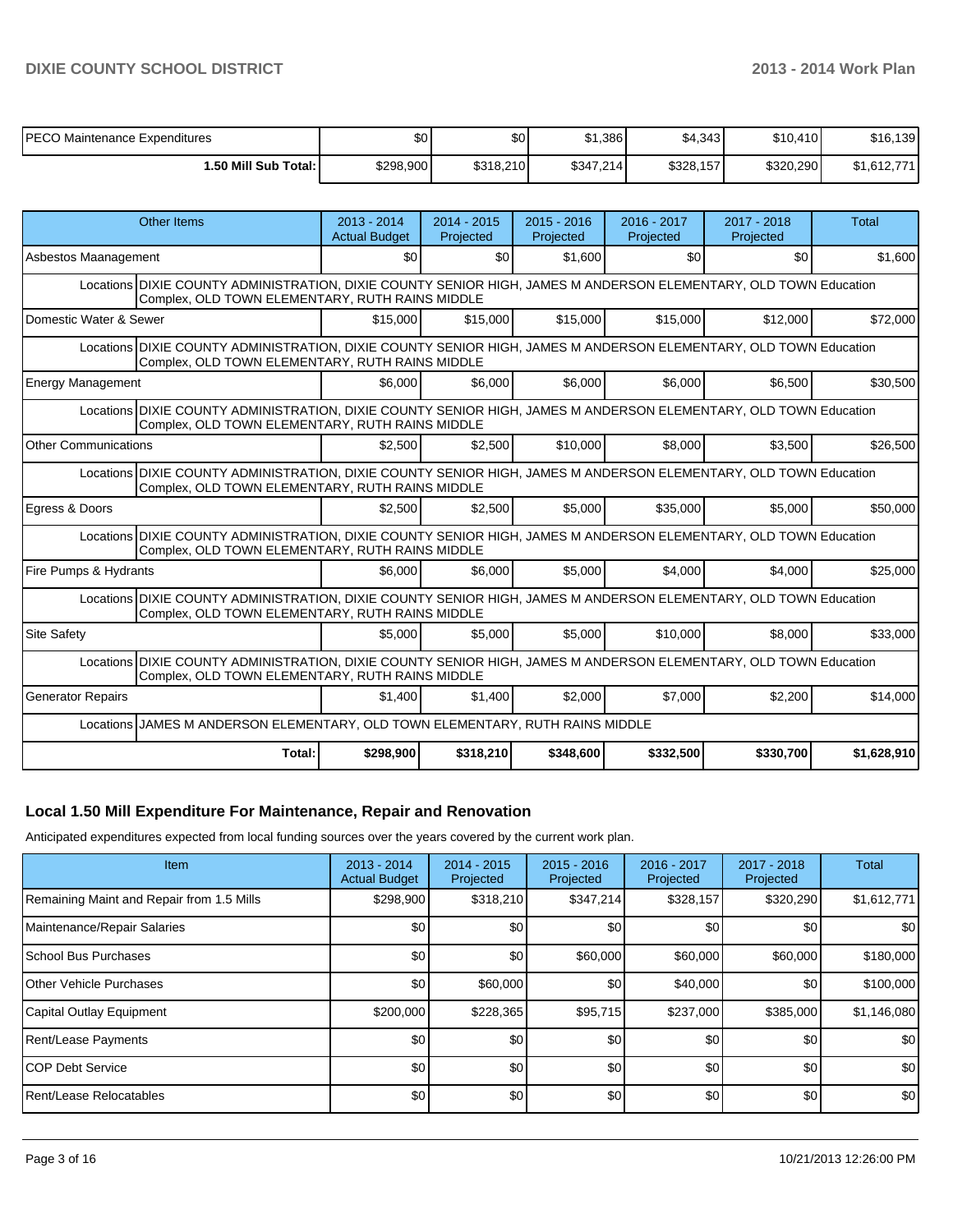### **DIXIE COUNTY SCHOOL DISTRICT 2013 - 2014 Work Plan**

| $\overline{\phantom{a}}$                                     |           |           |           |           |           |             |
|--------------------------------------------------------------|-----------|-----------|-----------|-----------|-----------|-------------|
| Local Expenditure Totals:                                    | \$638,900 | \$606,575 | \$502,929 | \$665,157 | \$765,290 | \$3,178,851 |
| Qualified Zone Academy Bonds (QZAB)                          | \$0       | \$0       | \$0       | \$0       | \$0       | \$0         |
| Qualified School Construction Bonds (QSCB)                   | \$0       | \$0       | \$0       | \$0       | \$0       | \$0         |
| Premiums for Property Casualty Insurance - 1011.71<br>(4a,b) | \$140,000 | \$0       | \$0       | \$0       | \$0       | \$140,000   |
| Special Facilities Construction Account                      | \$0       | \$0       | \$0       | \$0       | \$0       | \$0         |
| s.1011.14 Debt Service                                       | \$0       | \$0       | \$0       | \$0       | \$0       | \$0         |
| <b>Environmental Problems</b>                                | \$0       | \$0       | \$0       | \$0       | \$0       | \$0         |
|                                                              |           |           |           |           |           |             |

### **Revenue**

### **1.50 Mill Revenue Source**

Schedule of Estimated Capital Outlay Revenue from each currently approved source which is estimated to be available for expenditures on the projects included in the tentative district facilities work program. All amounts are NET after considering carryover balances, interest earned, new COP's, 1011.14 and 1011.15 loans, etc. Districts cannot use 1.5-Mill funds for salaries except for those explicitly associated with maintenance/repair projects. (1011.71 (5), F.S.)

| Item                                                                              | Fund | $2013 - 2014$<br><b>Actual Value</b> | $2014 - 2015$<br>Projected | $2015 - 2016$<br>Projected | $2016 - 2017$<br>Projected | $2017 - 2018$<br>Projected | Total           |
|-----------------------------------------------------------------------------------|------|--------------------------------------|----------------------------|----------------------------|----------------------------|----------------------------|-----------------|
| (1) Non-exempt property<br>assessed valuation                                     |      | \$505,827,890                        | \$512,268,323              | \$535,585,792              | \$568,127,567              | \$609,273,933              | \$2,731,083,505 |
| (2) The Millege projected for<br>discretionary capital outlay per<br>ls.1011.71   |      | 1.50                                 | 1.50                       | 1.50                       | 1.50                       | 1.50                       |                 |
| (3) Full value of the 1.50-Mill<br>discretionary capital outlay per<br>ls.1011.71 |      | \$849,791                            | \$860,611                  | \$899,784                  | \$954,454                  | \$1,023,580                | \$4,588,220     |
| (4) Value of the portion of the 1.50<br>-Mill ACTUALLY levied                     | 370  | \$728,392                            | \$737,666                  | \$771,244                  | \$818,104                  | \$877,354                  | \$3,932,760     |
| $(5)$ Difference of lines $(3)$ and $(4)$                                         |      | \$121,399                            | \$122,945                  | \$128,540                  | \$136,350                  | \$146,226                  | \$655,460       |

### **PECO Revenue Source**

The figure in the row designated "PECO Maintenance" will be subtracted from funds available for new construction because PECO maintenance dollars cannot be used for new construction.

| Item                                 | Fund | $2013 - 2014$<br><b>Actual Budget</b> | $2014 - 2015$<br>Projected | $2015 - 2016$<br>Projected | 2016 - 2017<br>Projected | 2017 - 2018<br>Projected | Total    |
|--------------------------------------|------|---------------------------------------|----------------------------|----------------------------|--------------------------|--------------------------|----------|
| <b>PECO New Construction</b>         | 340  | \$0                                   | \$0 <sub>1</sub>           | \$0 <sub>1</sub>           | \$OI                     | \$0 I                    | \$0      |
| <b>PECO Maintenance Expenditures</b> |      | \$0                                   | \$0 <sub>1</sub>           | \$1,386                    | \$4,343                  | \$10.410                 | \$16,139 |
|                                      |      | \$0                                   | \$0                        | \$1,386                    | \$4,343                  | \$10,410                 | \$16,139 |

### **CO & DS Revenue Source**

Revenue from Capital Outlay and Debt Service funds.

| Item                                     | Fund  | $2013 - 2014$<br><b>Actual Budget</b> | $2014 - 2015$<br>Projected | 2015 - 2016<br>Projected | 2016 - 2017<br>Projected | $2017 - 2018$<br>Projected | Total    |
|------------------------------------------|-------|---------------------------------------|----------------------------|--------------------------|--------------------------|----------------------------|----------|
| CO & DS Cash Flow-through<br>Distributed | 360 l | \$17,566                              | \$17,566                   | \$17,566                 | \$17.566                 | \$17,566                   | \$87,830 |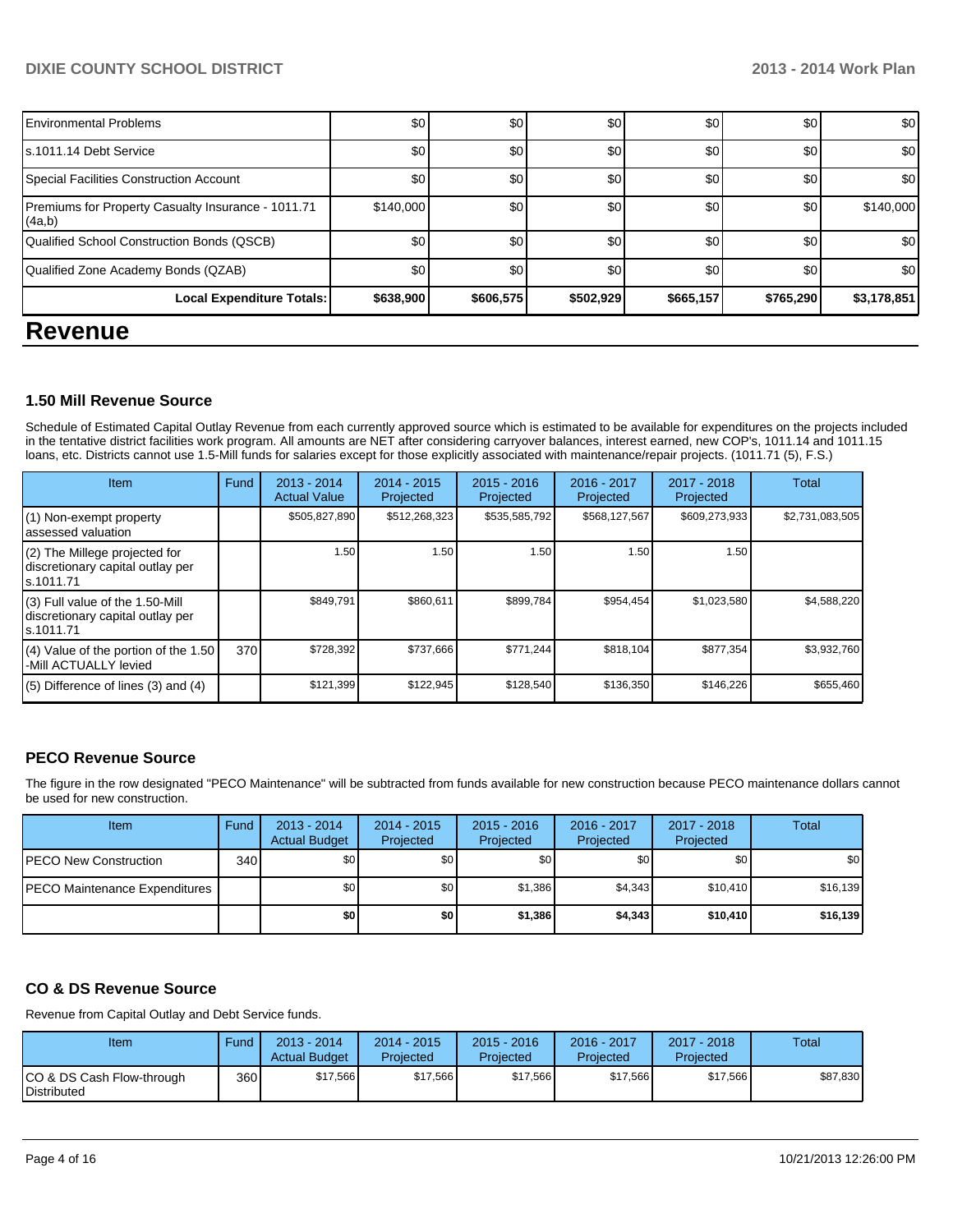No

| ICO & DS Interest on<br>Undistributed CO | 360 | \$739    | \$739    | \$739    | \$739    | \$739    | \$3,695  |
|------------------------------------------|-----|----------|----------|----------|----------|----------|----------|
|                                          |     | \$18,305 | \$18,305 | \$18,305 | \$18,305 | \$18,305 | \$91,525 |

### **Fair Share Revenue Source**

All legally binding commitments for proportionate fair-share mitigation for impacts on public school facilities must be included in the 5-year district work program.

Nothing reported for this section.

#### **Sales Surtax Referendum**

Specific information about any referendum for a 1-cent or ½-cent surtax referendum during the previous year.

**Did the school district hold a surtax referendum during the past fiscal year 2012 - 2013?**

### **Additional Revenue Source**

Any additional revenue sources

| Item                                                                                                   | 2013 - 2014<br><b>Actual Value</b> | $2014 - 2015$<br>Projected | $2015 - 2016$<br>Projected | 2016 - 2017<br>Projected | 2017 - 2018<br>Projected | <b>Total</b> |
|--------------------------------------------------------------------------------------------------------|------------------------------------|----------------------------|----------------------------|--------------------------|--------------------------|--------------|
| Proceeds from a s.1011.14/15 F.S. Loans                                                                | \$0                                | \$0                        | \$0                        | \$0                      | \$0                      | \$0          |
| District Bonds - Voted local bond<br>referendum proceeds per s.9, Art VII<br><b>State Constitution</b> | \$0                                | \$0                        | \$0                        | \$0                      | \$0                      | \$0          |
| Proceeds from Special Act Bonds                                                                        | \$0                                | \$0                        | \$0                        | \$0                      | \$0                      | \$0          |
| Estimated Revenue from CO & DS Bond<br>Sale                                                            | \$17,566                           | \$16,678                   | \$16,678                   | \$16,678                 | \$0                      | \$67,600     |
| Proceeds from Voted Capital<br>Improvements millage                                                    | \$0                                | \$0                        | \$0                        | \$0                      | \$0                      | \$0          |
| Other Revenue for Other Capital Projects                                                               | \$0                                | \$0                        | \$0                        | \$0                      | \$0                      | \$0          |
| Proceeds from 1/2 cent sales surtax<br>authorized by school board                                      | \$0                                | \$0                        | \$0                        | \$0                      | \$0                      | \$0          |
| Proceeds from local governmental<br>infrastructure sales surtax                                        | \$0                                | \$0                        | \$0                        | \$0                      | \$0                      | \$0          |
| Proceeds from Certificates of<br>Participation (COP's) Sale                                            | \$0                                | \$0                        | \$0                        | \$0                      | \$0                      | \$0          |
| Classrooms First Bond proceeds amount<br>authorized in FY 1997-98                                      | \$0                                | \$0                        | \$0                        | \$0                      | \$0                      | \$0          |
| Classrooms for Kids                                                                                    | \$0                                | \$0                        | \$0                        | \$0                      | \$0                      | \$0          |
| <b>District Equity Recognition</b>                                                                     | \$0                                | \$0                        | \$0                        | \$0                      | \$0                      | \$0          |
| <b>Federal Grants</b>                                                                                  | \$0                                | \$0                        | \$0                        | \$0                      | \$0                      | \$0          |
| Proportionate share mitigation (actual<br>cash revenue only, not in kind donations)                    | \$0                                | \$0                        | \$0                        | \$0                      | \$0                      | \$0          |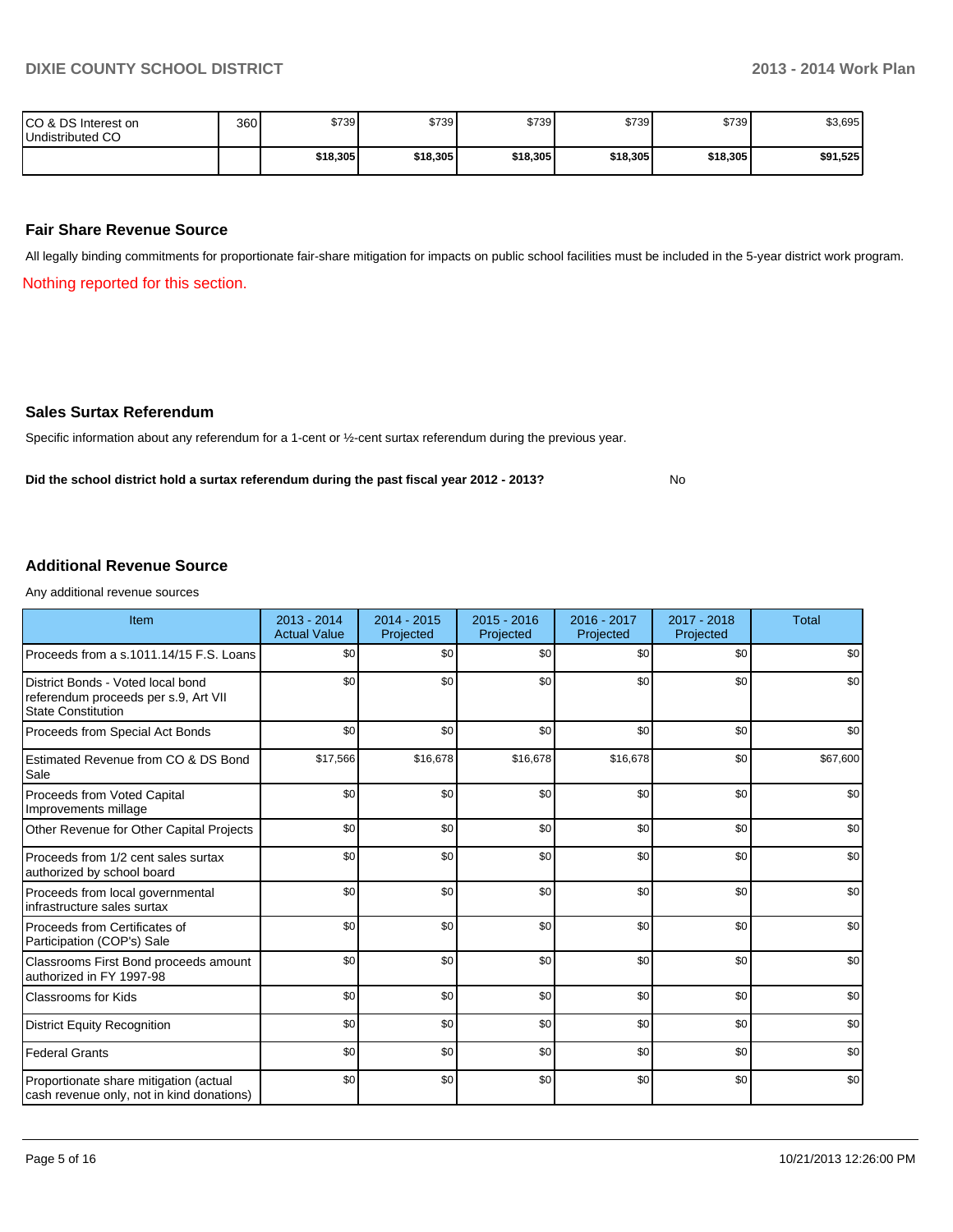### **DIXIE COUNTY SCHOOL DISTRICT 2013 - 2014 Work Plan**

| Impact fees received                                                                                                      | \$0      | \$0      | \$0      | \$0      | \$0 | \$0      |
|---------------------------------------------------------------------------------------------------------------------------|----------|----------|----------|----------|-----|----------|
| <b>Private donations</b>                                                                                                  | \$0      | \$0      | \$0      | \$0      | \$0 | \$0      |
| Grants from local governments or not-for-<br>profit organizations                                                         | \$0      | \$0      | \$0      | \$0      | \$0 | \$0      |
| Interest, Including Profit On Investment                                                                                  | \$0      | \$0      | \$0      | \$0      | \$0 | \$0      |
| Revenue from Bonds pledging proceeds<br>from 1 cent or 1/2 cent Sales Surtax                                              | \$0      | \$0      | \$0      | \$0      | \$0 | \$0      |
| <b>Total Fund Balance Carried Forward</b>                                                                                 | \$0      | \$0      | \$0      | \$0      | \$0 | \$0      |
| General Capital Outlay Obligated Fund<br><b>Balance Carried Forward From Total</b><br><b>Fund Balance Carried Forward</b> | \$0      | \$0      | \$0      | \$0      | \$0 | \$0      |
| Special Facilities Construction Account                                                                                   | \$0      | \$0      | \$0      | \$0      | \$0 | \$0      |
| One Cent - 1/2 Cent Sales Surtax Debt<br>Service From Total Fund Balance Carried<br>Forward                               | \$0      | \$0      | \$0      | \$0      | \$0 | \$0      |
| Capital Outlay Projects Funds Balance<br>Carried Forward From Total Fund<br><b>Balance Carried Forward</b>                | \$0      | \$0      | \$0      | \$0      | \$0 | \$0      |
| <b>Subtotal</b>                                                                                                           | \$17,566 | \$16,678 | \$16,678 | \$16,678 | \$0 | \$67,600 |

### **Total Revenue Summary**

| <b>Item Name</b>                                           | 2013 - 2014<br><b>Budget</b> | $2014 - 2015$<br>Projected | $2015 - 2016$<br>Projected | $2016 - 2017$<br>Projected | $2017 - 2018$<br>Projected | <b>Five Year Total</b> |
|------------------------------------------------------------|------------------------------|----------------------------|----------------------------|----------------------------|----------------------------|------------------------|
| Local 1.5 Mill Discretionary Capital Outlay<br>l Revenue   | \$728,392                    | \$737,666                  | \$771,244                  | \$818,104                  | \$877,354                  | \$3,932,760            |
| PECO and 1.5 Mill Maint and Other 1.5<br>Mill Expenditures | (\$638,900)                  | $($ \$606,575) $ $         | (\$502,929)                | (S665, 157)                | (\$765,290)                | (\$3,178,851)          |
| IPECO Maintenance Revenue                                  | \$0                          | \$0                        | \$1,386                    | \$4,343                    | \$10.410                   | \$16,139               |
| <b>Available 1.50 Mill for New</b><br><b>Construction</b>  | \$89,492                     | \$131,091                  | \$268.315                  | \$152,947                  | \$112,064                  | \$753,909              |

| <b>Item Name</b>                      | 2013 - 2014<br><b>Budget</b> | $2014 - 2015$<br>Projected | $2015 - 2016$<br>Projected | $2016 - 2017$<br>Projected | 2017 - 2018<br>Projected | <b>Five Year Total</b> |
|---------------------------------------|------------------------------|----------------------------|----------------------------|----------------------------|--------------------------|------------------------|
| ICO & DS Revenue                      | \$18,305                     | \$18,305                   | \$18,305                   | \$18,305                   | \$18,305                 | \$91,525               |
| <b>IPECO New Construction Revenue</b> | \$0 <sub>1</sub>             | \$0                        | \$0                        | \$0                        | \$0                      | \$0 <sub>1</sub>       |
| Other/Additional Revenue              | \$17,566                     | \$16,678                   | \$16,678                   | \$16,678                   | \$0                      | \$67,600               |
| <b>Total Additional Revenuel</b>      | \$35,871                     | \$34,983                   | \$34,983                   | \$34,983                   | \$18,305                 | \$159,125              |
| <b>Total Available Revenue</b>        | \$125,363                    | \$166.074                  | \$303.298                  | \$187,930                  | \$130,369                | \$913,034              |

# **Project Schedules**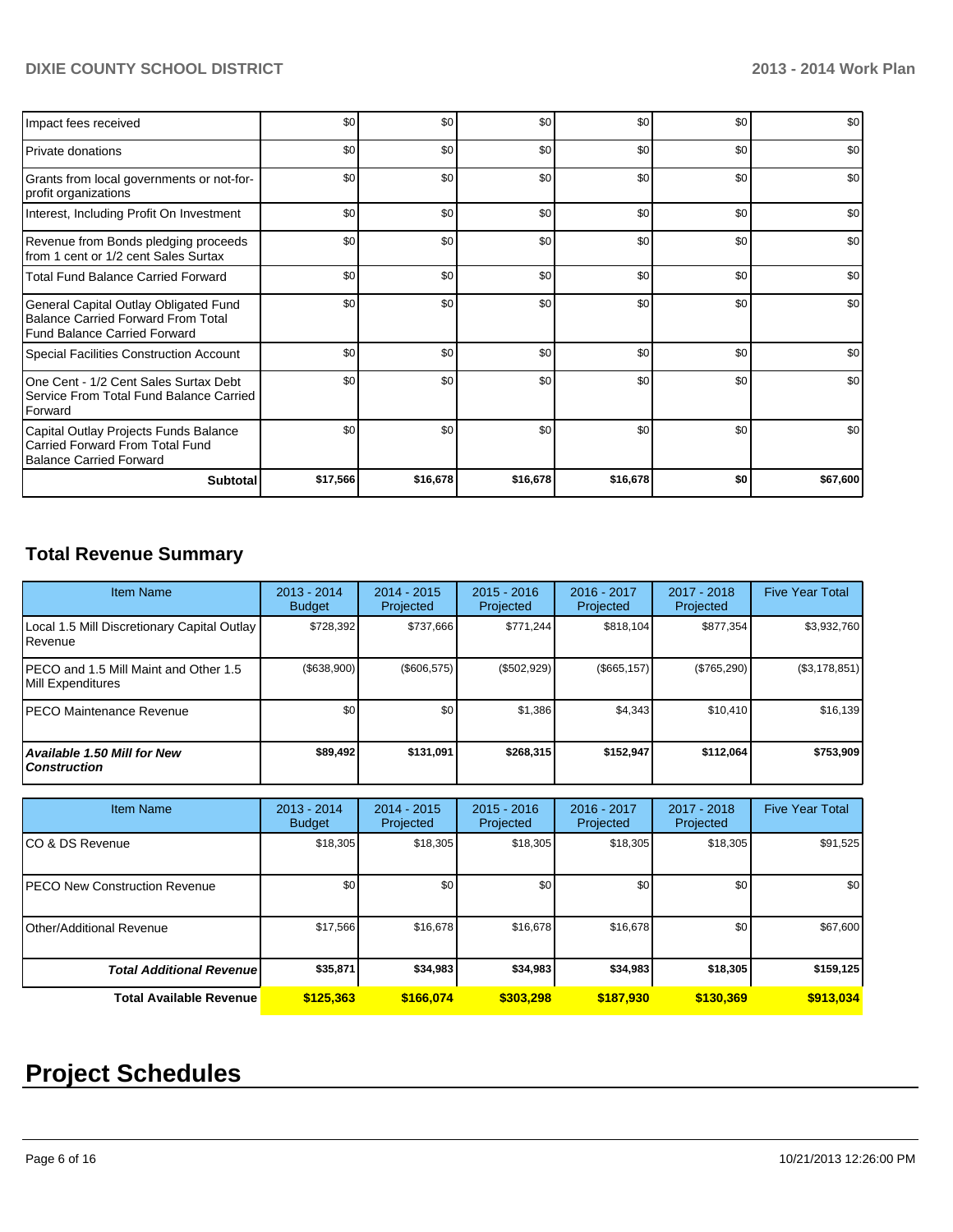### **Capacity Project Schedules**

A schedule of capital outlay projects necessary to ensure the availability of satisfactory classrooms for the projected student enrollment in K-12 programs.

Nothing reported for this section.

| <b>Planned Cost:</b>     |  |  |  |
|--------------------------|--|--|--|
| <b>Student Stations:</b> |  |  |  |
| Total Classrooms:        |  |  |  |
| Gross Sq Ft:             |  |  |  |

### **Other Project Schedules**

Major renovations, remodeling, and additions of capital outlay projects that do not add capacity to schools.

| <b>Project Description</b>                                                 | Location                                      | $2013 - 2014$<br>Actual Budget | $2014 - 2015$<br>Projected | $2015 - 2016$<br>Projected | 2016 - 2017<br>Projected | 2017 - 2018<br>Projected | Total         | Funded |
|----------------------------------------------------------------------------|-----------------------------------------------|--------------------------------|----------------------------|----------------------------|--------------------------|--------------------------|---------------|--------|
| Roor Repair and Repaint                                                    | Location not specified                        | \$23,363                       | \$116,074                  | \$178,298                  | \$102,182                | \$57,774                 | \$477,691 Yes |        |
| Update Technology, Servers,<br>Fiber optic and wireless<br>Icommunications | Location not specified                        | \$102,000                      | \$50,000                   | \$125,000                  | \$85,748                 | \$72,595                 | \$435,343 Yes |        |
| <b>Bus Wash</b>                                                            | <b>DIXIE COUNTY</b><br><b>IADMINISTRATION</b> | \$0 <sub>1</sub>               | \$0                        | \$0                        | \$0                      | \$10,000                 | \$10,000 No   |        |
|                                                                            |                                               | \$125,363                      | \$166,074                  | \$303,298                  | \$187,930                | \$140.369                | \$923,034     |        |

### **Additional Project Schedules**

Any projects that are not identified in the last approved educational plant survey.

| <b>Project Description</b>                           | Location                  | <b>Num</b> | $2013 - 2014$<br>Classroom   Actual Budget | $2014 - 2015$<br>Projected | $2015 - 2016$<br>Projected | 2016 - 2017<br>Projected | 2017 - 2018<br>Projected | Total           | Funded |
|------------------------------------------------------|---------------------------|------------|--------------------------------------------|----------------------------|----------------------------|--------------------------|--------------------------|-----------------|--------|
| l Construction of Dixie<br>County new High<br>School | Location not<br>specified |            | \$0                                        | \$7,000,000                | \$15,000,000               | \$16,000,000             | \$0 I                    | \$38,000,000 No |        |
|                                                      |                           |            | \$0                                        | \$7,000,000                | \$15,000,000               | \$16,000,000             | \$0 I                    | \$38,000,000    |        |

### **Non Funded Growth Management Project Schedules**

Schedule indicating which projects, due to planned development, that CANNOT be funded from current revenues projected over the next five years.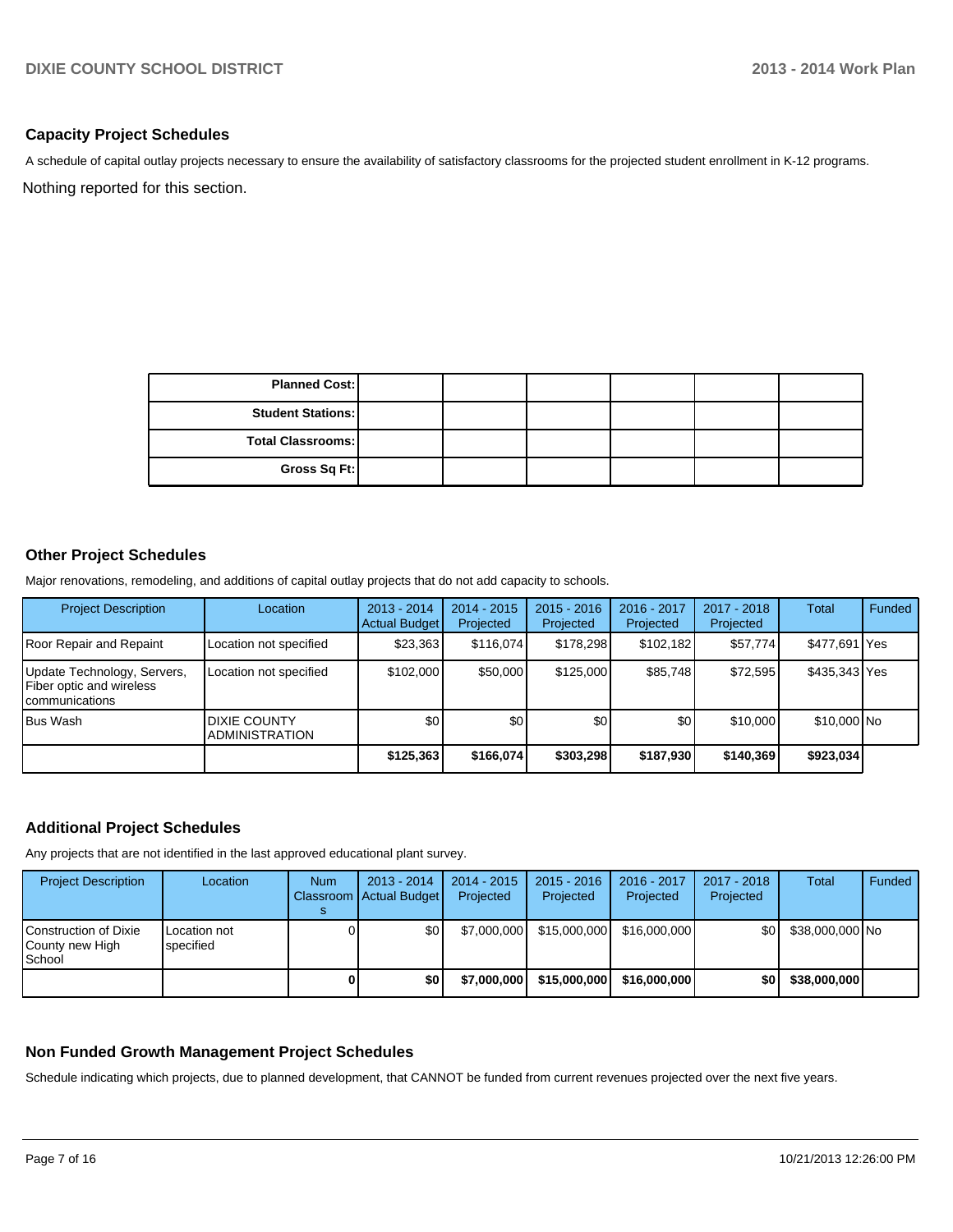Nothing reported for this section.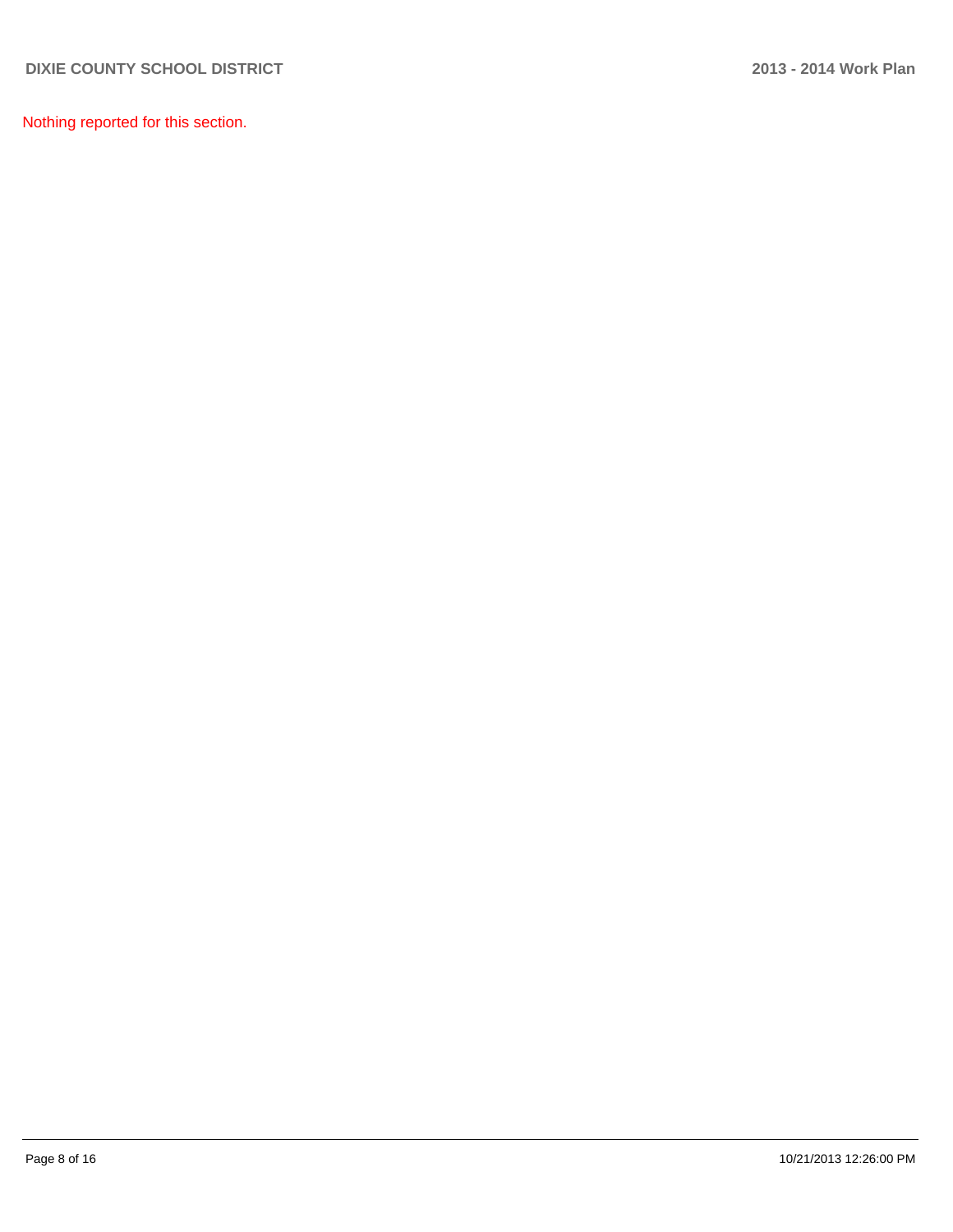# **Tracking**

### **Capacity Tracking**

| Location                                | $2013 -$<br><b>2014 Satis.</b><br>Stu. Sta. | Actual<br>$2013 -$<br><b>2014 FISH</b><br>Capacity | Actual<br>$2012 -$<br>2013<br><b>COFTE</b> | # Class<br><b>Rooms</b> | Actual<br>Average<br>$2013 -$<br>2014 Class<br><b>Size</b> | Actual<br>$2013 -$<br>2014<br><b>Utilization</b> | <b>New</b><br>Stu.<br>Capacity | <b>New</b><br>Rooms to<br>be<br>Added/Re<br>moved | Projected<br>$2017 -$<br>2018<br><b>COFTE</b> | Projected<br>$2017 -$<br>2018<br><b>Utilization</b> | Projected<br>$2017 -$<br>2018 Class<br><b>Size</b> |
|-----------------------------------------|---------------------------------------------|----------------------------------------------------|--------------------------------------------|-------------------------|------------------------------------------------------------|--------------------------------------------------|--------------------------------|---------------------------------------------------|-----------------------------------------------|-----------------------------------------------------|----------------------------------------------------|
| <b>IDIXIE COUNTY SENIOR</b><br>Ініgн    | 537                                         | 436                                                | 479                                        | 22                      | 22                                                         | 110.00 %                                         |                                |                                                   | 426                                           | 98.00 %                                             | 19                                                 |
| <b>IOLD TOWN Education</b><br>Complex   | 25                                          | 25                                                 |                                            |                         | 5                                                          | 18.00 %                                          |                                |                                                   | 4                                             | 16.00 %                                             | 4                                                  |
| <b>IJAMES M ANDERSON</b><br>IELEMENTARY | 760                                         | 760                                                | 459                                        | 40                      | 11                                                         | 60.00 %                                          |                                |                                                   | 400                                           | 53.00 %                                             | 10                                                 |
| IRUTH RAINS MIDDLE                      | 642                                         | 577                                                | 444                                        | 29                      | 15 <sup>1</sup>                                            | 77.00 %                                          |                                | $\Omega$                                          | 404                                           | 70.00 %                                             | 14                                                 |
| IOLD TOWN<br>IELEMENTARY                | 662                                         | 662                                                | 494                                        | 35                      | 14                                                         | 75.00 %                                          |                                |                                                   | 445                                           | 67.00 %                                             | 13                                                 |
|                                         | 2,626                                       | 2,460                                              | 1,881                                      | 127                     | 15                                                         | 76.44 %                                          |                                |                                                   | 1,679                                         | 68.25 %                                             | 13                                                 |

The COFTE Projected Total (1,679) for 2017 - 2018 must match the Official Forecasted COFTE Total (1,680 ) for 2017 - 2018 before this section can be completed. In the event that the COFTE Projected Total does not match the Official forecasted COFTE, then the Balanced Projected COFTE Table should be used to balance COFTE.

| Projected COFTE for 2017 - 2018 |       | <b>Grade Level Type</b> | <b>Balanced Projected</b><br>COFTE for 2017 - 2018 |
|---------------------------------|-------|-------------------------|----------------------------------------------------|
| Elementary (PK-3)               | 586   |                         |                                                    |
| Middle (4-8)                    | 649   |                         |                                                    |
|                                 |       | Elementary (PK-3)       | 0                                                  |
| High (9-12)                     | 444   |                         |                                                    |
|                                 |       | Middle (4-8)            | 0                                                  |
|                                 | 1,680 |                         |                                                    |
|                                 |       | High (9-12)             | 0                                                  |
|                                 |       |                         | 1,679                                              |

### **Relocatable Replacement**

Number of relocatable classrooms clearly identified and scheduled for replacement in the school board adopted financially feasible 5-year district work program.

| Location                          | $2013 - 2014$ | $2014 - 2015$ | 2015 - 2016 | $2016 - 2017$ | 2017<br>$'$ - 2018 | Year 5 Total |
|-----------------------------------|---------------|---------------|-------------|---------------|--------------------|--------------|
| Total Relocatable Replacements: I |               |               |             |               |                    |              |

### **Charter Schools Tracking**

Information regarding the use of charter schools.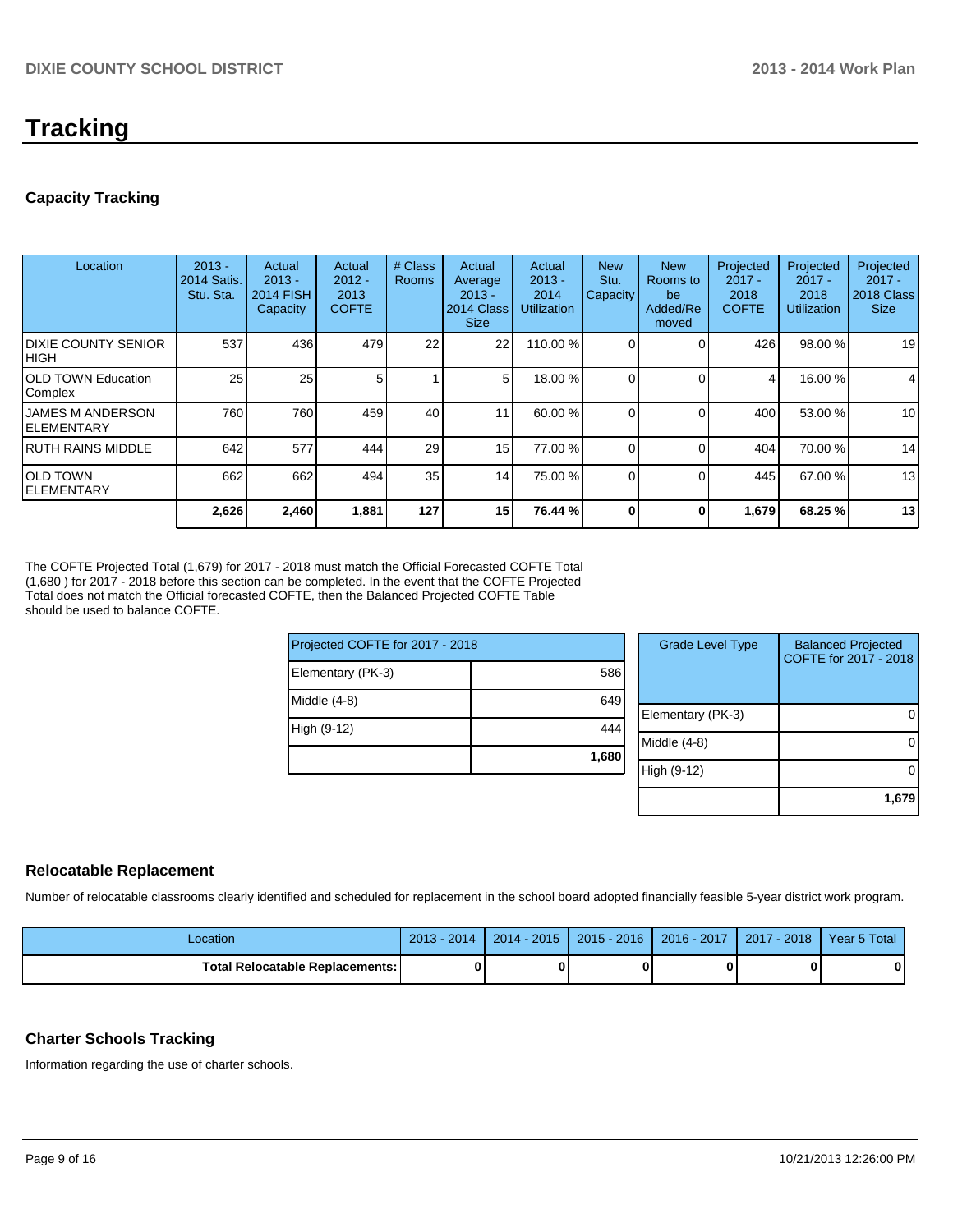| Location-Type | # Relocatable<br>units or<br>permanent<br>classrooms | Owner             | Year Started or<br>Scheduled | Student<br><b>Stations</b> | <b>Students</b><br>Enrolled | Years in<br>Contract | <b>Total Charter</b><br><b>Students</b><br>projected for<br>2017 - 2018 |
|---------------|------------------------------------------------------|-------------------|------------------------------|----------------------------|-----------------------------|----------------------|-------------------------------------------------------------------------|
| Cross City-KG |                                                      | 3 <b>IPRIVATE</b> | 2011                         | 38 <sup>1</sup>            | 18 <sub>1</sub>             | 5                    | 38                                                                      |
|               |                                                      |                   |                              | 38                         | 18                          |                      | 38                                                                      |

### **Special Purpose Classrooms Tracking**

The number of classrooms that will be used for certain special purposes in the current year, by facility and type of classroom, that the district will, 1), not use for educational purposes, and 2), the co-teaching classrooms that are not open plan classrooms and will be used for educational purposes.

| School                                 | School Type | $\#$ of Elementary<br>K-3 Classrooms I | # of Middle 4-8<br><b>Classrooms</b> | # of High $9-12$<br><b>Classrooms</b> | # of $ESE$<br><b>Classrooms</b> | # of Combo<br>Classrooms | Total<br><b>Classrooms</b> |
|----------------------------------------|-------------|----------------------------------------|--------------------------------------|---------------------------------------|---------------------------------|--------------------------|----------------------------|
| <b>Total Educational Classrooms: I</b> |             |                                        |                                      |                                       |                                 |                          | 01                         |
| School<br><b>School Type</b>           |             | $\#$ of Elementary<br>K-3 Classrooms I | # of Middle 4-8<br><b>Classrooms</b> | # of High $9-12$<br><b>Classrooms</b> | # of $ESE$<br><b>Classrooms</b> | # of Combo<br>Classrooms | Total<br><b>Classrooms</b> |

**Total Co-Teaching Classrooms: 0 0 0 0 0 0**

### **Infrastructure Tracking**

**Necessary offsite infrastructure requirements resulting from expansions or new schools. This section should include infrastructure information related to capacity project schedules and other project schedules (Section 4).**

Construction of New Dixie County Middle High School

**Proposed location of planned facilities, whether those locations are consistent with the comprehensive plans of all affected local governments, and recommendations for infrastructure and other improvements to land adjacent to existing facilities. Provisions of 1013.33(12), (13) and (14) and 1013.36 must be addressed for new facilities planned within the 1st three years of the plan (Section 5).**

State Road 27 Located approximately 2 miles east of the Current High School

**Consistent with Comp Plan?** Yes

#### **Net New Classrooms**

The number of classrooms, by grade level and type of construction, that were added during the last fiscal year.

| List the net new classrooms added in the 2012 - 2013 fiscal year.                                                                                       |                              |                             | List the net new classrooms to be added in the 2013 - 2014 fiscal<br>Ivear. |                                                                        |                              |                        |  |          |
|---------------------------------------------------------------------------------------------------------------------------------------------------------|------------------------------|-----------------------------|-----------------------------------------------------------------------------|------------------------------------------------------------------------|------------------------------|------------------------|--|----------|
| "Classrooms" is defined as capacity carrying classrooms that are added to increase<br>capacity to enable the district to meet the Class Size Amendment. |                              |                             |                                                                             | Totals for fiscal year 2013 - 2014 should match totals in Section 15A. |                              |                        |  |          |
| Location                                                                                                                                                | $2012 - 2013$ #<br>Permanent | $2012 - 2013 \#$<br>Modular | $2012 - 2013$ #<br>Relocatable                                              | $2012 - 2013$<br>Total                                                 | $2013 - 2014$ #<br>Permanent | $2013 - 2014$<br>Total |  |          |
| Elementary (PK-3)                                                                                                                                       |                              |                             |                                                                             |                                                                        | $\Omega$                     |                        |  |          |
| $Middle (4-8)$                                                                                                                                          |                              |                             |                                                                             |                                                                        |                              |                        |  | $\Omega$ |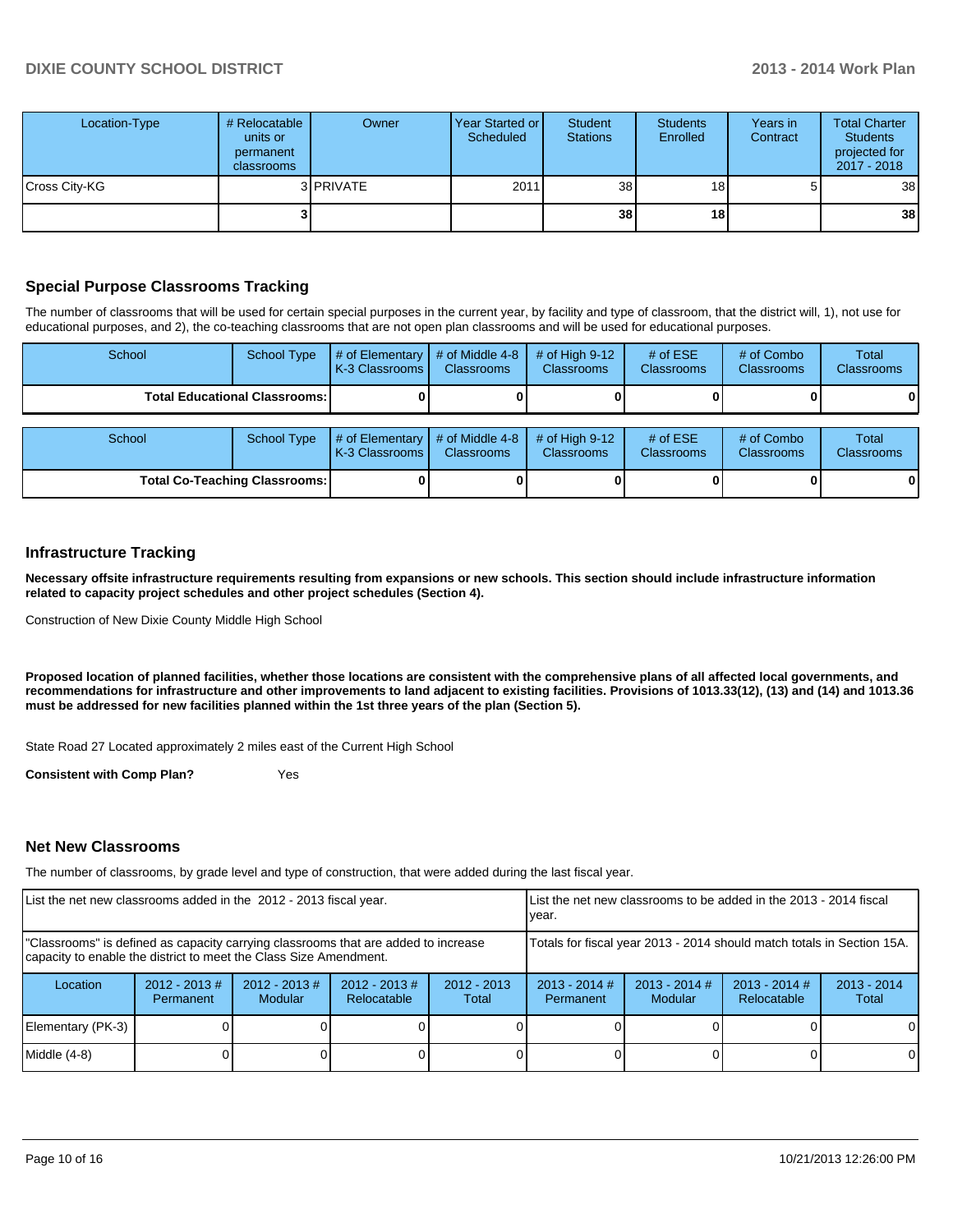| High (9-12) |  |  |  |  |
|-------------|--|--|--|--|
|             |  |  |  |  |

### **Relocatable Student Stations**

Number of students that will be educated in relocatable units, by school, in the current year, and the projected number of students for each of the years in the workplan.

| <b>Site</b>                        | $2013 - 2014$ | $2014 - 2015$ | $2015 - 2016$ | 2016 - 2017 | 2017 - 2018 | 5 Year Average |
|------------------------------------|---------------|---------------|---------------|-------------|-------------|----------------|
| DIXIE COUNTY SENIOR HIGH           |               |               |               |             |             | 0              |
| OLD TOWN Education Complex         |               |               |               |             |             | $\Omega$       |
| <b>JAMES M ANDERSON ELEMENTARY</b> |               |               |               |             |             | $\Omega$       |
| RUTH RAINS MIDDLE                  |               |               |               |             |             | $\overline{0}$ |
| IOLD TOWN ELEMENTARY               |               |               |               |             |             | $\Omega$       |

| Totals for DIXIE COUNTY SCHOOL DISTRICT           |         |          |       |       |         |              |
|---------------------------------------------------|---------|----------|-------|-------|---------|--------------|
| Total students in relocatables by year.           |         |          |       |       | 0       | $\mathbf{0}$ |
| Total number of COFTE students projected by year. | 1.830 l | ا 807. ا | 1.775 | 1.725 | 1.680 l | 1,763        |
| Percent in relocatables by year.                  | 0%      | $0\%$    | 0%    | 0%    | 0 % I   | 0%           |

### **Leased Facilities Tracking**

Exising leased facilities and plans for the acquisition of leased facilities, including the number of classrooms and student stations, as reported in the educational plant survey, that are planned in that location at the end of the five year workplan.

| Location                          | # of Leased<br>Classrooms 2013 -<br>2014 | <b>FISH Student</b><br><b>Stations</b> | Owner | # of Leased<br>Classrooms 2017 -<br>2018 | <b>FISH Student</b><br><b>Stations</b> |
|-----------------------------------|------------------------------------------|----------------------------------------|-------|------------------------------------------|----------------------------------------|
| IDIXIE COUNTY SENIOR HIGH         |                                          |                                        |       |                                          | 01                                     |
| <b>OLD TOWN Education Complex</b> |                                          |                                        |       |                                          | 01                                     |
| IJAMES M ANDERSON ELEMENTARY      |                                          |                                        |       |                                          | ΩI                                     |
| IRUTH RAINS MIDDLE                |                                          |                                        |       |                                          | $\Omega$                               |
| <b>IOLD TOWN ELEMENTARY</b>       |                                          |                                        |       |                                          | ΩI                                     |
|                                   |                                          |                                        |       |                                          | 01                                     |

### **Failed Standard Relocatable Tracking**

Relocatable units currently reported by school, from FISH, and the number of relocatable units identified as 'Failed Standards'.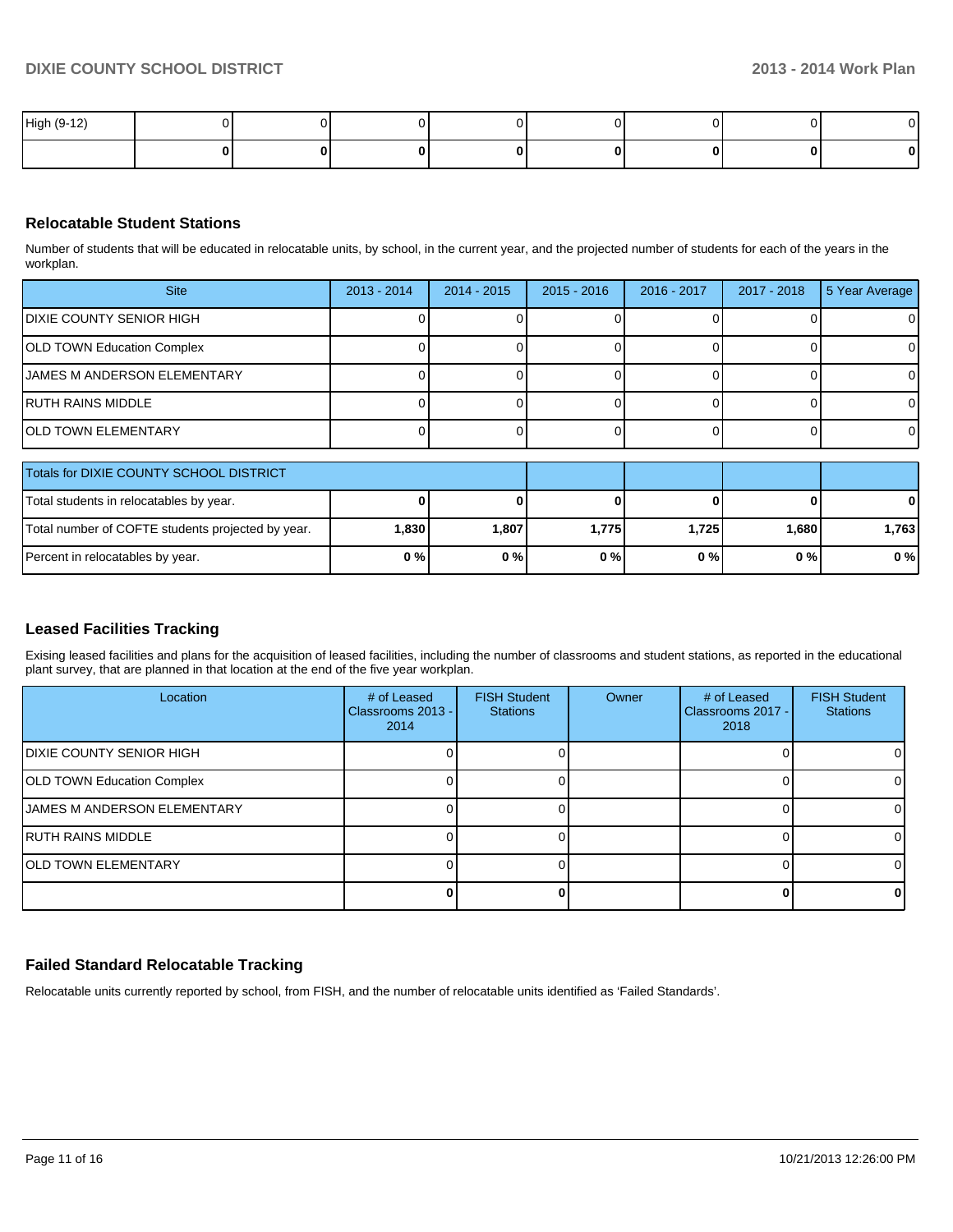Nothing reported for this section.

# **Planning**

### **Class Size Reduction Planning**

**Plans approved by the school board that reduce the need for permanent student stations such as acceptable school capacity levels, redistricting, busing, year-round schools, charter schools, magnet schools, public-private partnerships, multitrack scheduling, grade level organization, block scheduling, or other alternatives.**

The District has sufficient permanent stations to meet its needs through 2014. The only district need is to replace the current High School and Middle School with a combined Middle/High School, which have significant safety issues. Some of which cannot be corrected and the balance are not economically feasable to correct.

### **School Closure Planning**

**Plans for the closure of any school, including plans for disposition of the facility or usage of facility space, and anticipated revenues.**

After Construction of the New Dixie County Middle High School, The current Dixie High School and Ruth Raines Middle School will be converted to other local use except for the Athletic Facilities. The Current Ruth Rains Middle School will become an Elementary School, The Current Anderson Elementary will be converted to District Administration and PK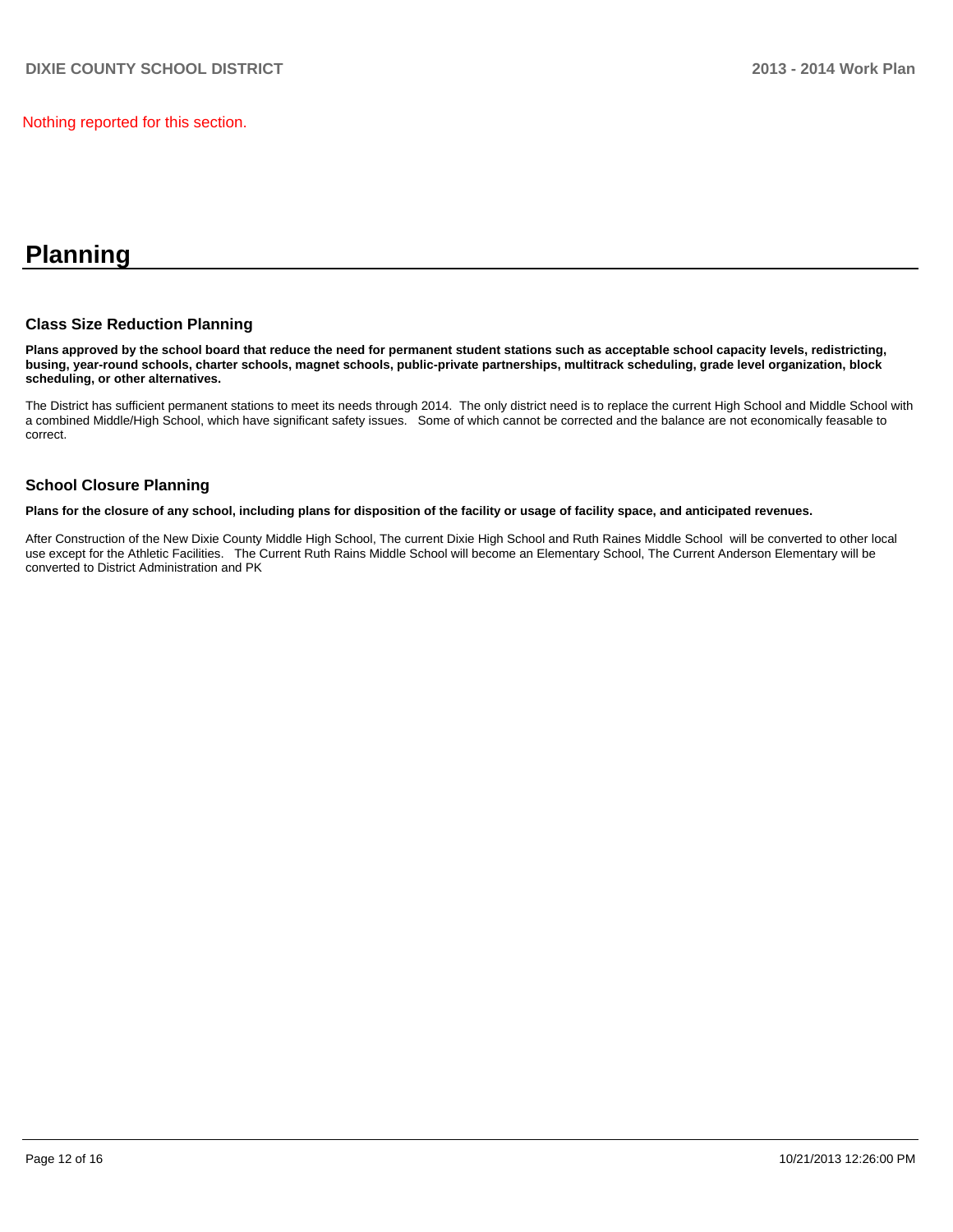### Five Year Survey - Ten Year Capacity **10/21/2013** DIXIE COUNTY SCHOOL DISTRICT

**Schedule of capital outlay projects projected to ensure the availability of satisfactory student stations for the projected student enrollment in K - 12 programs for the future 5 years beyond the 5-year district facilities work program.**

| Project             | Location, Community, Quadrant or other general<br>location | <b>Projected Cost</b> |
|---------------------|------------------------------------------------------------|-----------------------|
| New Sr. High School | Existing site or donated local propery.                    | \$20,000              |
|                     |                                                            | \$20,000              |

Five Year Survey - Ten Year Infrastructure DIXIE COUNTY SCHOOL DISTRICT

### **10/21/2013**

**Proposed Location of Planned New, Remodeled, or New Additions to Facilities in 6 thru 10 out years (Section 28).**

Not Specified

**Plans for closure of any school, including plans for disposition of the facility or usage of facility space, and anticipated revenues in the 6 thru 10 out years (Section 29).**

Not Specified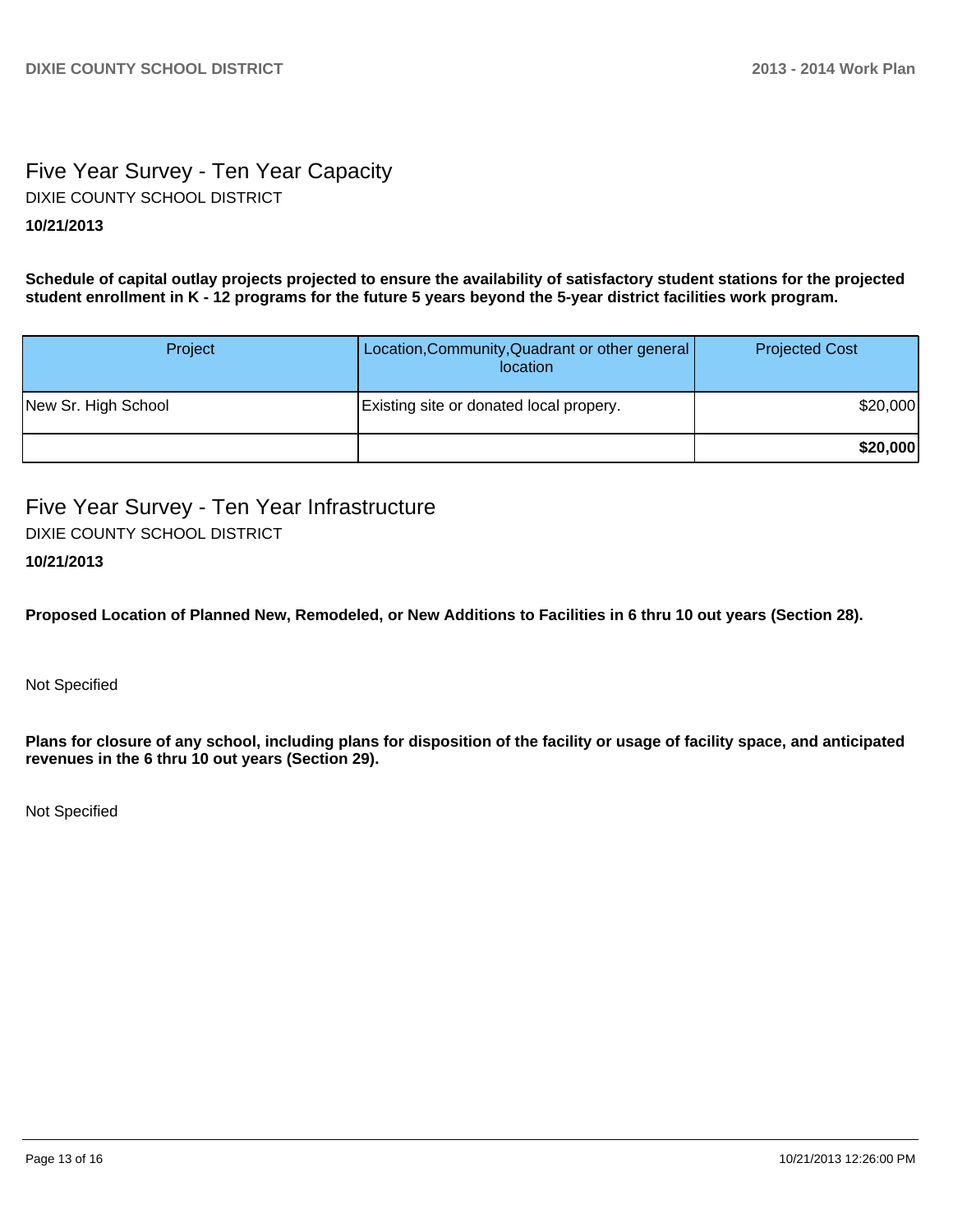### Five Year Survey - Ten Year Maintenance **10/21/2013** DIXIE COUNTY SCHOOL DISTRICT

**District projects and locations regarding the projected need for major renovation, repair, and maintenance projects within the district in years 6 - 10 beyond the projects plans detailed in the five years covered by the work plan.**

No items match the criteria.

## Five Year Survey - Ten Year Utilization

DIXIE COUNTY SCHOOL DISTRICT

**10/21/2013**

**Schedule of planned capital outlay projects identifying the standard grade groupings, capacities, and planned utilization rates of future educational facilities of the district for both permanent and relocatable facilities.**

| <b>Grade Level</b><br><b>Projections</b> | <b>FISH Student</b><br><b>Stations</b> | <b>Actual FISH</b><br>Capacity | Actual<br><b>COFTE</b> | Actual<br><b>Utilization</b> | Actual new<br><b>Student</b><br>Capacity to be<br>added/remove | Projected<br><b>COFTE</b> | Projected<br><b>Utilization</b> |
|------------------------------------------|----------------------------------------|--------------------------------|------------------------|------------------------------|----------------------------------------------------------------|---------------------------|---------------------------------|
| Elementary -<br>District Totals          | 1,480                                  | 1,480                          | 1,093.45               | 73.88 %                      |                                                                | 1,213                     | 81.96%                          |
| Middle - District<br>Totals              | 642                                    | 577                            | 410.00                 | 71.06 %                      |                                                                | 545                       | 94.45 %                         |
| High - District<br>Totals                | 851                                    | 680                            | 509.74                 | 74.96 %                      |                                                                | 549                       | 80.74%                          |
| Other - ESE, etc                         | 25                                     | 25                             | 11.36                  | 45.44 %                      |                                                                | 25                        | 100.00%                         |
|                                          | 2,998                                  | 2,762                          | 2,024.55               | 73.30 %                      |                                                                | 2,332                     | 84.43%                          |

**Combination schools are included with the middle schools for student stations, capacity, COFTE and utilization purposes because these facilities all have a 90% utilization factor. Use this space to explain or define the grade groupings for combination schools.**

No comments to report.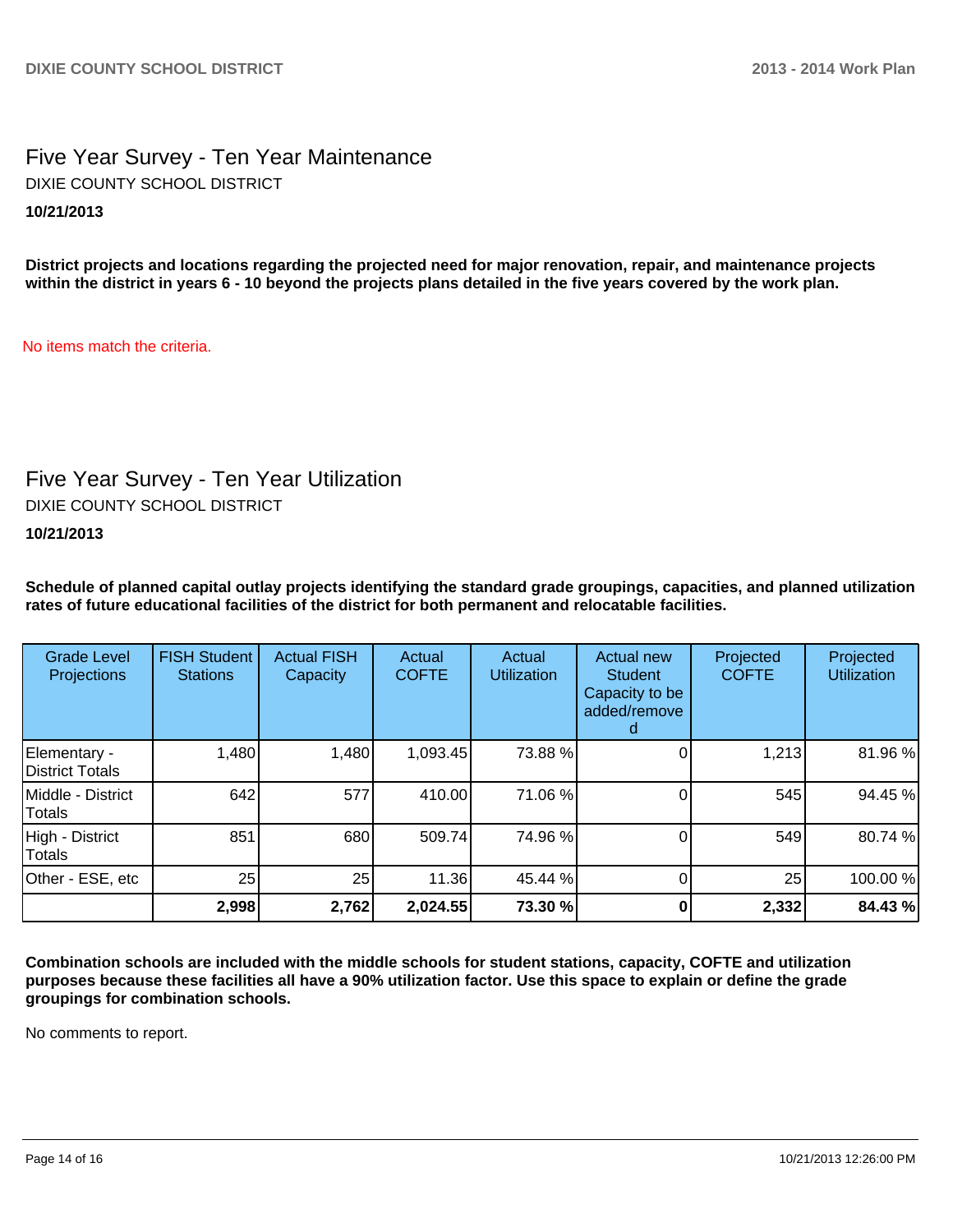Five Year Survey - Twenty Year Capacity **10/21/2013** DIXIE COUNTY SCHOOL DISTRICT

**Schedule of capital outlay projects projected to ensure the availability of satisfactory student stations for the projected student enrollment in K - 12 programs for the future 11 - 20 years beyond the 5-year district facilities work program.**

No items match the criteria.

Five Year Survey - Twenty Year Infrastructure DIXIE COUNTY SCHOOL DISTRICT

**10/21/2013**

**Proposed Location of Planned New, Remodeled, or New Additions to Facilities in the 11 through 20 out years (Section 28).**

Not Specified

**Plans for closure of any school, including plans for disposition of the facility or usage of facility space, and anticipated revenues in the 11 through 20 out years (Section 29).**

Not Specified